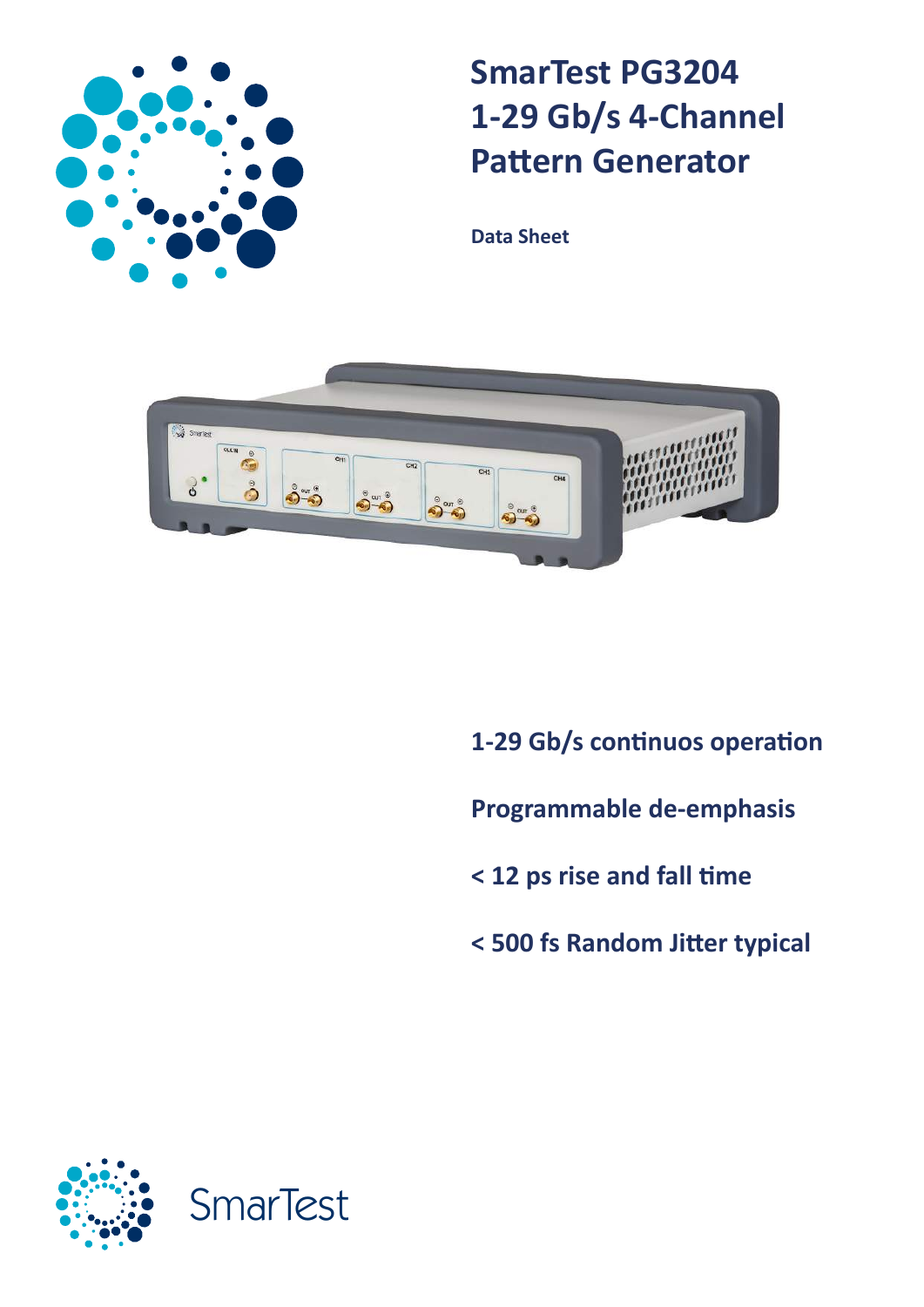

# **The Pattern Generator Re-imagined**

- 4 channels pattern generator
- Programmable de-emphasis processor
- From 1 to 29 Gb/s with excellent signal fidelity
- USB controlled with simple set up
- Flexible, compact and expandable

The SmarTest PG3204 multi channel Pattern Generator provides industry-leading signal generation for design verification, characterization and manufacturing of semiconductor and communication devices up to 100 Gb/s system at an incredibly low cost per channel.

The PG3204 offers four full rate channels with the possibility to combine multiple units to achieve an unlimited number of test channels.



*Example PG output at 28 Gb/s, PRBS-9 showing fast rise and fall times, low jitter*

The heart of the PG-series instruments is the SmarTest BERT Engine that powers the Pattern Generators and clock source.

For applications requiring multiple channels, PG-series instruments may be chained together simply using a USB connection.

## **User Interface**

Many channels often means many screens, confusing controls and a lot of time wasted. We've put everything you need for all Pattern Generators on one screen; it's easy to see all operational aspects in one glance, and changes can be made to channels individually, or all together. User custom setups can be easily saved and reload for future use.

|    |                                       |                                   |            | Data Rate   | 25 Gbps<br>۰       |
|----|---------------------------------------|-----------------------------------|------------|-------------|--------------------|
|    | Channel 1: Pattern Generator          |                                   |            |             |                    |
|    | Amplitude                             | Pattern                           | Pre-cursor | Post-cursor | Cross Point Adjust |
| On | 200 mV -                              | PRBS9<br>۰                        | 0 dB       | $0$ dB      | 50%                |
|    |                                       | Inverted                          |            |             |                    |
|    | Channel 2: Pattern Generator          |                                   |            |             |                    |
|    | Amplitude                             | Pattern                           | Pre-cursor | Post-cursor | Cross Point Adjust |
| On | 200 mV -                              | PRBS9<br>۰                        | 0 dB       | 0 dB        | 50%                |
|    |                                       | Inverted                          |            |             | 50%                |
|    | Channel 3: Pattern Generator          |                                   |            |             | 35%<br>40%         |
|    | Amplitude                             | Pattern                           | Pre-cursor | Post-cursor | 45%                |
| On | 200 mV $\blacktriangledown$           | PRBS9<br>$\blacktriangledown$     | 0 dB       | 0 dB<br>▼   | 55%<br>60%         |
|    |                                       | Inverted                          |            |             |                    |
|    | Channel 4: Pattern Generator          |                                   |            |             |                    |
|    | Amplitude                             | Pattern                           | Pre-cursor | Post-cursor | Cross Point Adjust |
| On | $200 \text{ mV}$ $\blacktriangledown$ | PRBS9<br>$\overline{\phantom{a}}$ | 0 dB       | 0 dB<br>₹.  | 50%                |
|    |                                       | Inverted                          |            |             |                    |

*Pattern generator setup screen showing fast and simple user interface* 

# **Built in Flexibility**



*Block diagram with front panel (right) and rear panel (left) connections*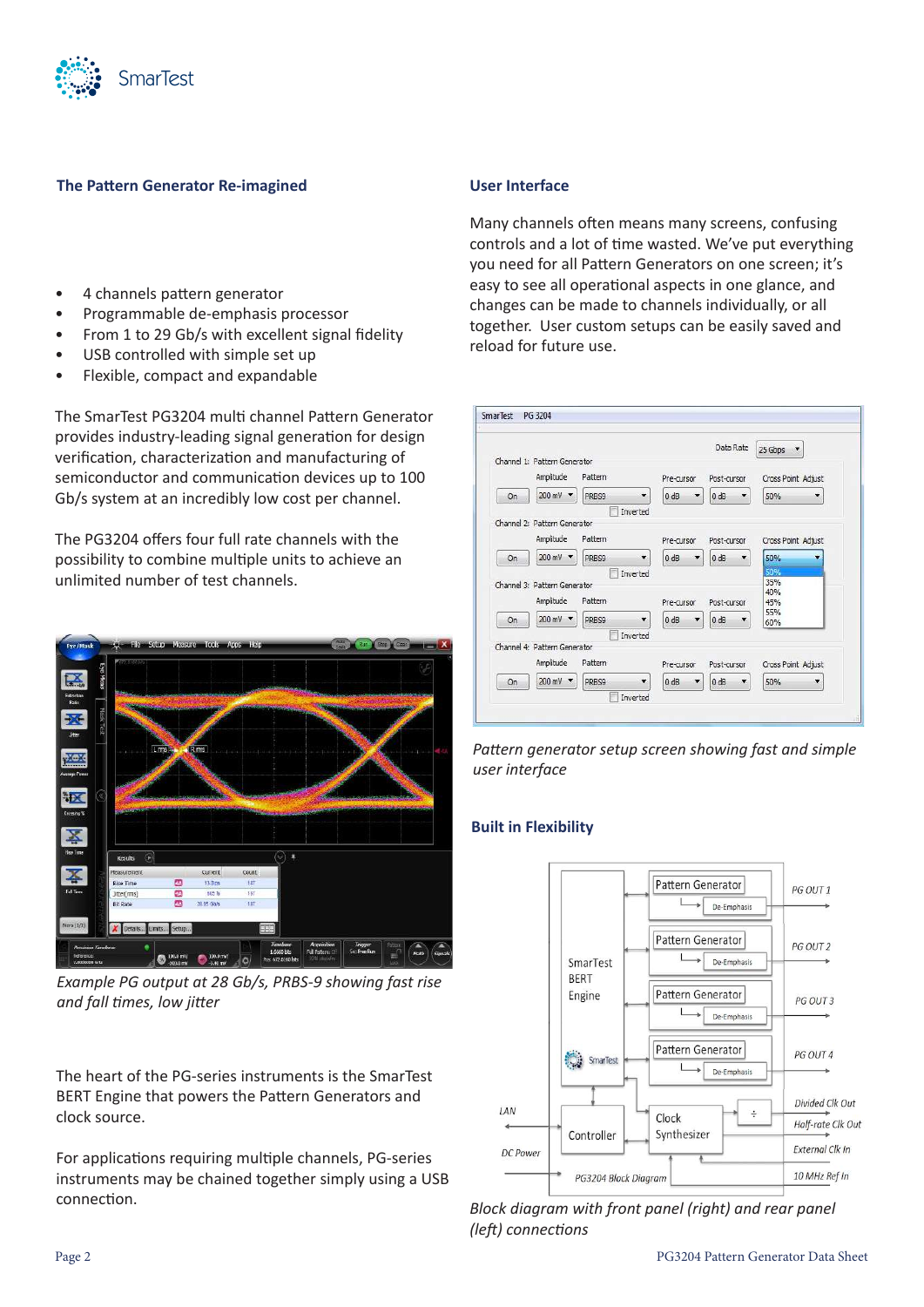

# **Specifications**

## **PG3204 Optional External Clock Synthesizer**

| Clock                       |                                                           |  |
|-----------------------------|-----------------------------------------------------------|--|
| Frequency                   | 625 MHz to 16 GHz<br>Selectable half rate internal        |  |
| Stability                   | 1 ppm                                                     |  |
| Intrinsic RMS jitter        | <300 fs typical                                           |  |
| <b>External Clock Input</b> |                                                           |  |
| Frequency                   | Full Rate, 625 MHz to 16 GHz                              |  |
| Clock Out                   |                                                           |  |
| Clock rate                  | half rate equal to internal<br>clock setting              |  |
| Impedance                   | 50 $\Omega$ nominal, AC-coupled                           |  |
| Amplitude                   | 400 mV typical                                            |  |
| Connector                   | SMA, single ended, front<br>panel                         |  |
| Divided Clock/Trigger Out   |                                                           |  |
| Clock rate                  | Selectable divided by n, with<br>n=1, 2, 4, 8, 16, 32, 64 |  |
| Output type                 | SMA, single ended, front<br>panel                         |  |
| Impedance                   | 50 $\Omega$ nominal, AC-coupled                           |  |
| Amplitude                   | 400 mV typical                                            |  |
| Connector                   | SMA, single ended,<br>front panel                         |  |

*10 MHz Reference Input*

Front panel



PG3204 Pattern Generator Data Sheet Page 3 *Example PG output at 25 Gb/s PRBS 31 showing fast rise tiem and low jitter*

# **PG 3204 Pattern Generator Specifications**

| Number of PG<br>channels           | 4, front panel connectors                                                                               |  |
|------------------------------------|---------------------------------------------------------------------------------------------------------|--|
| Connector                          | 2.92 mm, differential,<br>front panel                                                                   |  |
| Soft Front Panel GUI               | Green = channel on, Red =<br>channel off                                                                |  |
| Data output                        | Differential, AC coupled                                                                                |  |
| Line coding                        | <b>NRZ</b>                                                                                              |  |
| Data rate range                    | 1 to 29 Gb/s<br>(common on all channels)                                                                |  |
| Output patterns                    | PRBS 2 <sup>n</sup> -1, n=9, 15, 31                                                                     |  |
|                                    | Divide by 2 ratio<br>Divide by 4 ratio<br>Divide by 8 ratio<br>Divide by 16 ratio<br>Divide by 64 ratio |  |
| Polarity invertion                 | Yes                                                                                                     |  |
| Output amplitude                   | 200 - 1,100 mVpp<br>differential                                                                        |  |
| Rise/fall times<br>$(20\% - 80\%)$ | 12 ps typical                                                                                           |  |
| Intrinsic jitter (Rj)              | 500 fs rms typical                                                                                      |  |
| <b>Crossing Point Adjust</b>       | 35% - 65%                                                                                               |  |
| Programmable<br>de-emphasis        | Yes                                                                                                     |  |
| Number of taps                     | $\overline{2}$                                                                                          |  |
| Pre and Post                       | 1                                                                                                       |  |
| Tansmit Equalization               | $0$ dB to 8.2 dB                                                                                        |  |
| Output termination                 | 100 Ohm differential                                                                                    |  |
| <b>Total Output Jitter</b>         | 5 ps pk-pk on PRBS31 data                                                                               |  |



*Example of 28 Gbps data with transmit equalization with 8 dB of post cursor applied*